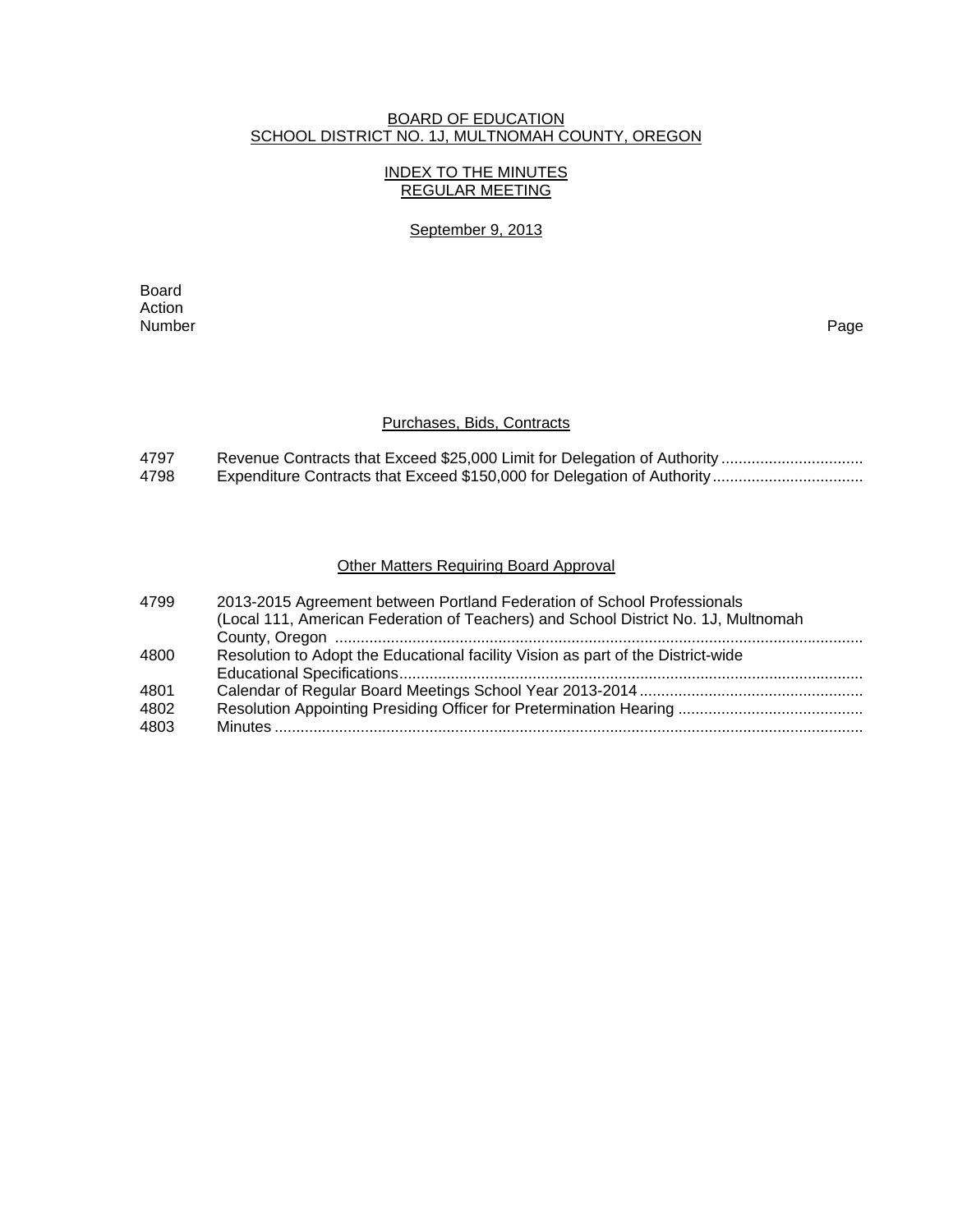## OFFICE OF THE BOARD OF EDUCATION SCHOOL DISTRICT NO. 1J, MULTNOMAH COUNTY, OREGON BLANCHARD EDUCATION SERVICE CENTER PORTLAND, OREGON

A Meeting of the Board of Education came to order at 6:00pm at the call of Co-Chair Greg Belisle in the Board Auditorium of the Blanchard Education Service Center, 501 N. Dixon St, Portland, Oregon.

There were present: Pam Knowles, Co-Chair Ruth Adkins Bobbie Regan Tom Koehler Steve Buel Matt Morton - *absent* Greg Belisle, Co-Chair

Andrew Davidson, Student Representative

Staff

 Carole Smith, Superintendent Caren Huson-Quiniones, Board Senior Specialist

## **PUBLIC COMMENT**

Greg Burrill stated that there is no organized effort to re-do schools so that classes are interesting. He recommended the Board read *The Death and Life of the American School System.* In addition, he stated that he supports Director Buel's attempt to consider how to make classes interesting to students. High School students should tell the Board what would interest them; we need to be there together for the students.

Rob Cornilles, ESCO Company Representative requested that PPS lift the enrollment cap at Benson so that more students are provided Career Technical Education. The ESCO Company is forced to hire from out of state as the Metro region does not have enough STEM employees.

Bruce Scherer testified that parents were still struggling with poor leadership at MLC. Many concepts of the Common Core sound fine, but it has been shown not to work anywhere. There is less time for engaging curriculum. Poverty students will be depleted of wraparound services. Computer labs in schools are blocked out for weeks to prepare for testing. Mr. Scherer asked the Board to take a look at the criticism of Common Core in Boston and New York. Patty Fink asked the Board for \$7,000 for Hosford's after school program as they had not received funding from the PPS equity grant.

# **RECOGNITION OF DR. GATEWOOD**

The Board recognized Dr. Algie Gatewood who was leaving as President of Portland Community College's Cascade Campus after accepting a position as president of a community college in his native North Carolina. Dr. Gatewood and PCC have been incredible partners with PPS, especially working together to transform Jefferson High School into a community college oriented school. PPS student artwork was presented to Dr. Gatewood, along with a plaque. Dr. Gatewood stated that it had been an honor to partner with PPS.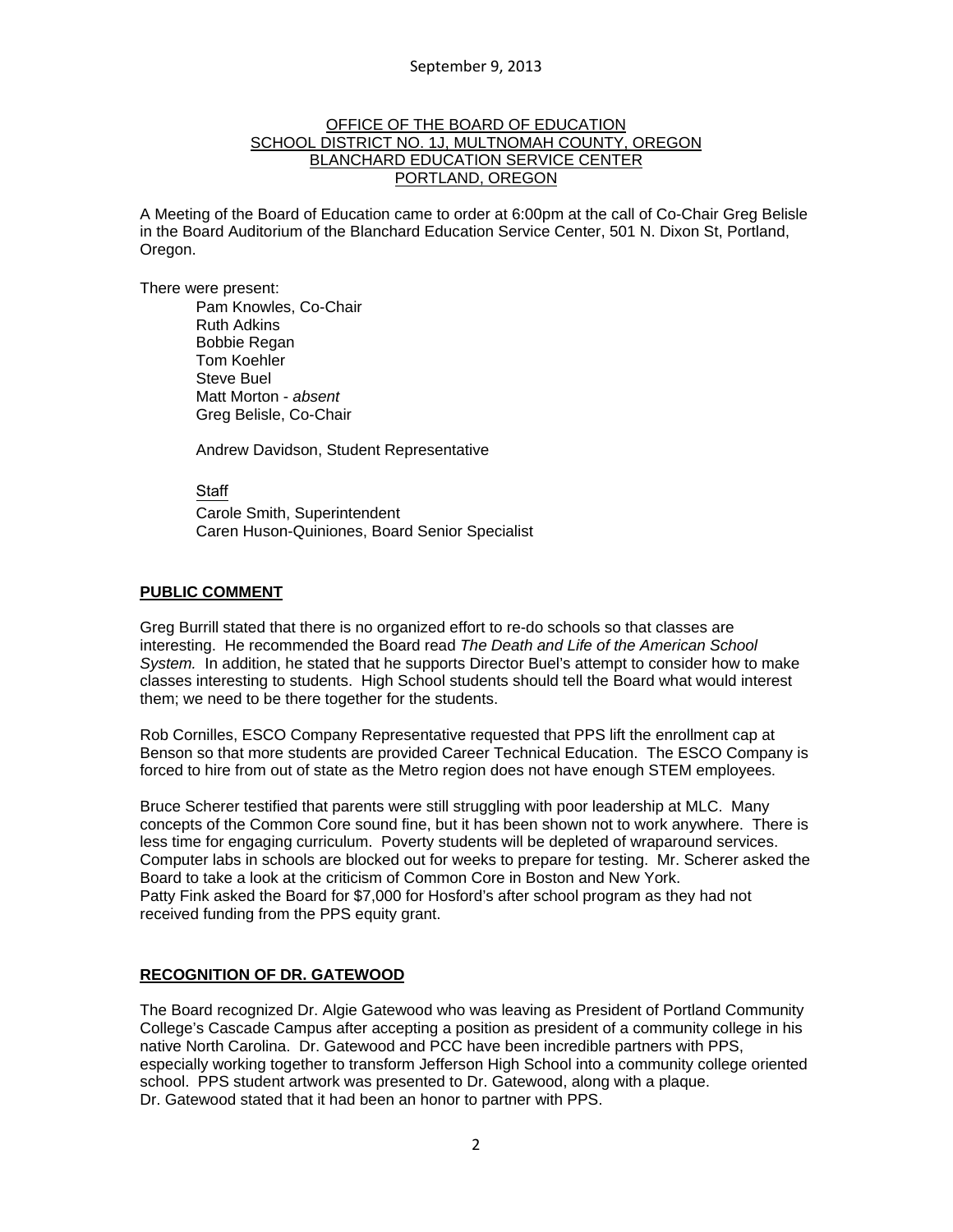## **PORTLAND FEDERATION OF SCHOOL PROFESSIONALS (PFSP) 2013-2015 COLLECTIVE BARGAINING AGREEMENT**

Sean Murray, Chief Human Resource Officer, stated that the District had reached a tentative agreement with PFSP and thanked PFSP for their collaboration.

Belinda Reagan, President of PFSP, thanked the Board for supporting the agreement. It serves those that are represented fairly well. The merger of several of our employee groups acknowledged the additional job duties. It had been a pleasure to work with the District bargaining team. PFSP, PPS and the Board must work to forge a better relationship between the District and the classified employees.

# **ANNUAL SURVEY OF PUBLIC EDUCATIONAL PRIORITIES**

Jon Isaacs, Policy Advisor, introduced John Horvick. Vice-President of Davis Hibbits Midgall Research, who had conducted a tracking survey since 2004 on the public view of PPS. The questions in the survey track work that has been done since 2004. Mr. Horvick explained that they had performed a telephone survey of 600 registered voters in the PPS district. Demographics match the voting population of the district.

Director Regan asked if there was additional information on why people specifically think that PPS was doing worse. Mr. Horvick responded that funding was a key issue and the biggest obstacle. Budget cuts were number one in terms of negativity, followed by class sizes and the lay-off of teachers. In addition, people were pulling back on their opinion of government in general.

# **ED SPECS FACILITIES VISION RESOLUTION**

Paul Cathcart, Project Manager, stated that a resolution was before the Board based on the discussions of the previous Board meeting.

Scott Bailey, representing Our Portland Our Schools, stated that they had watched the process and participated, and they support the resolution. They were encouraged by the public process as the district reached a full diversity of residents.

Director Buel questioned how you constructed a building to include a school environment that nurtures and challenges students. What in a building inspires students? Will technology be added? Mr. Cathcart responded that specific design solutions will be constructed at individual schools. There will be more air and light in classrooms. There will be flexibility for each school to build per their community. Director Buel asked if there was money set aside to place artwork in the schools. Mr. Cathcart responded no.

# **FAUBION PRE-DEVELOPMENT AGREEMENT**

Bob Alexander, Director of Planning and Asset management, stated that the proposed agreement would finalize the previously approved Memo of Understanding between Faubion and Concordia University.

Gary Withers of Concordia University stated that they were excited about the agreement because it matches their vision and three core themes.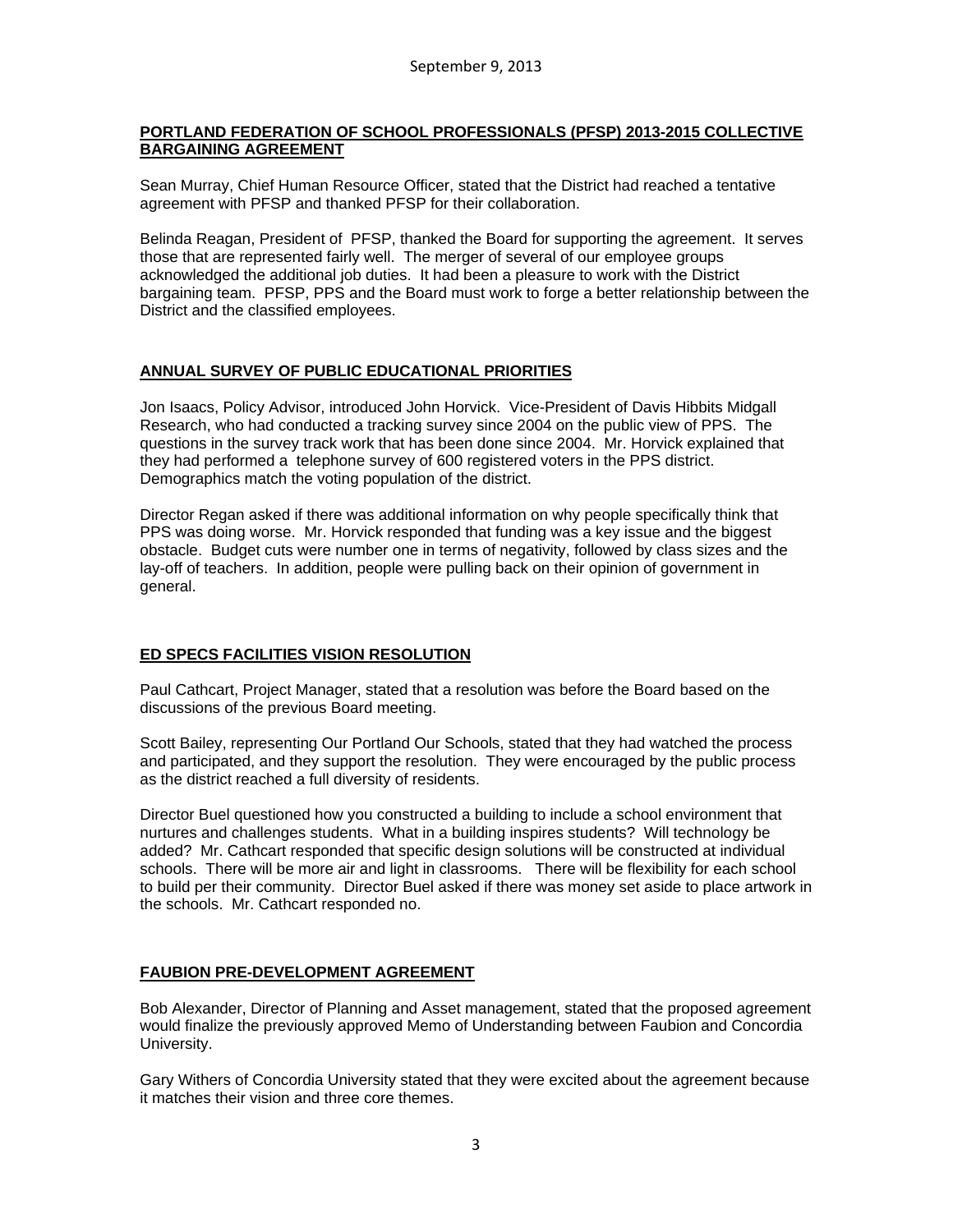Faubion Principal LaShawn Lee commented that she sees their relationship with Concordia as a true testament of neighbors joining together to provide waraparound services.

Natalie Webb and Melissa Leong, two new kindergarten teachers at Faubion, graduated from Concordia and they were very happy that the merger will occur.

Director Regan suggested that the recitals in the resolution contain additional language of what voters of Portland had agreed to and what their expectations were. Director Regan commented that we must follow through with MWESB.

Co-Chair Belisle referred to the agreement where it states that decisions would be made by consensus and asked what would occur if a decision could not be made. Mr. Withers responded that Concordia is entering into the agreement with the spirit of collaboration and he hopes that that prevails. Language is also into the agreement which refers to dispute resolution.

Director Regan mentioned that it is critical that there is engagement from teachers and teachersto-be in the process.

Superintendent Smith acknowledged that Concordia had done a tremendous job of including the entire community and advancing our thinking about education.

## **FIRST READING: AMENDED CAFETERIA PLAN**

Terri Burton, Director of Compensation and Benefits, reported that the Cafeteria Plan is amended each year based on OEBB changes. Miller Nash had reviewed and drafted the changes to the proposed policy amendment.

Director Regan asked about the financial impact on the district in regards to the changes. Ms. Burton stated that the district had savings last year and expects the same this year.

#### **ADJOURN**

Co-Chair Belisle adjourned meeting at 7:58pm.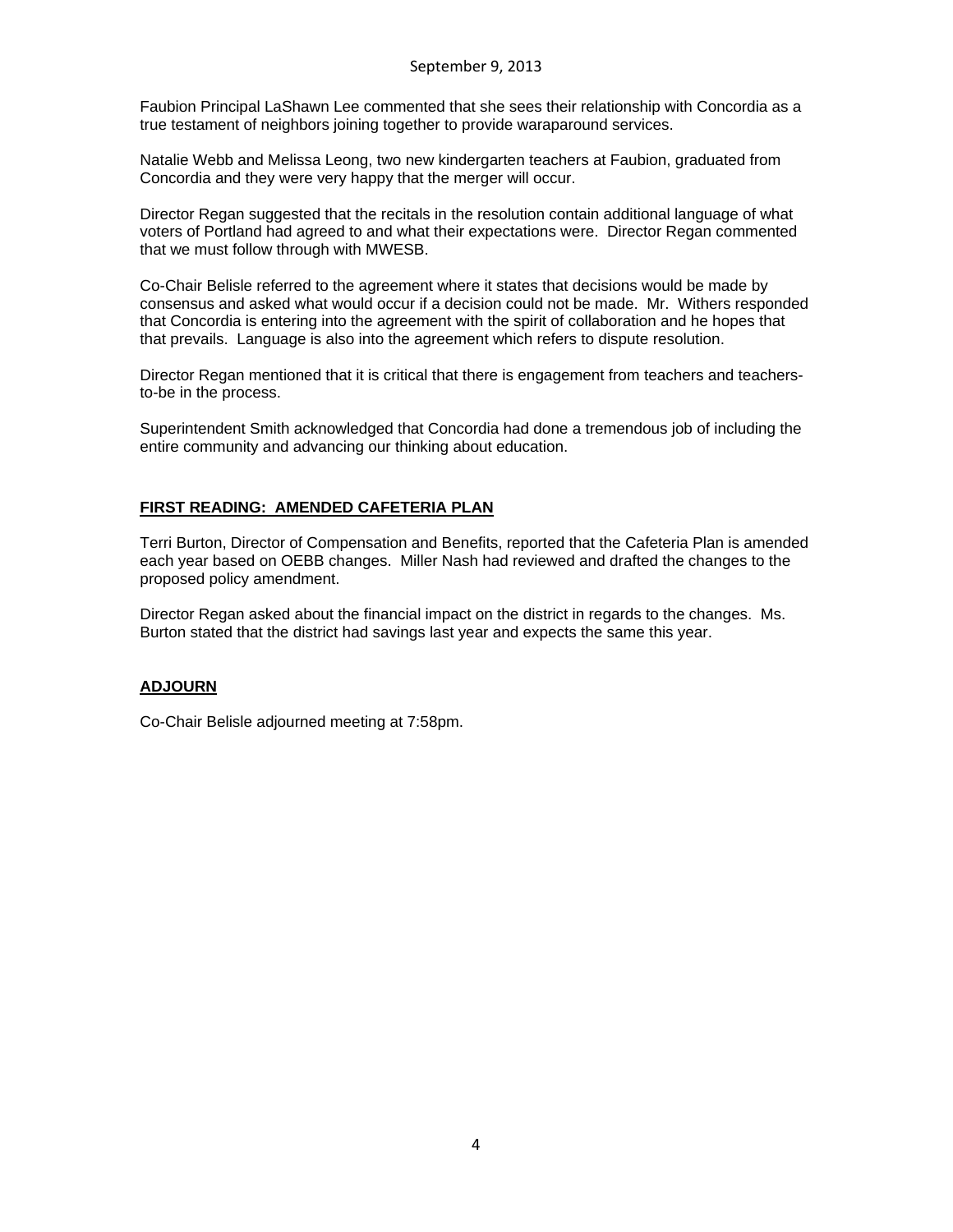# Purchases, Bids, Contracts

The Superintendent RECOMMENDED adoption of the following items:

# Numbers 4797 and 4798

Director Regan moved and Director Koehler seconded the motion to adopt the above numbered items. The motion was put to a voice vote and passed unanimously (yes-6, no-0; with Director Morton absent and Student Representative Davidson voting yes, unofficial).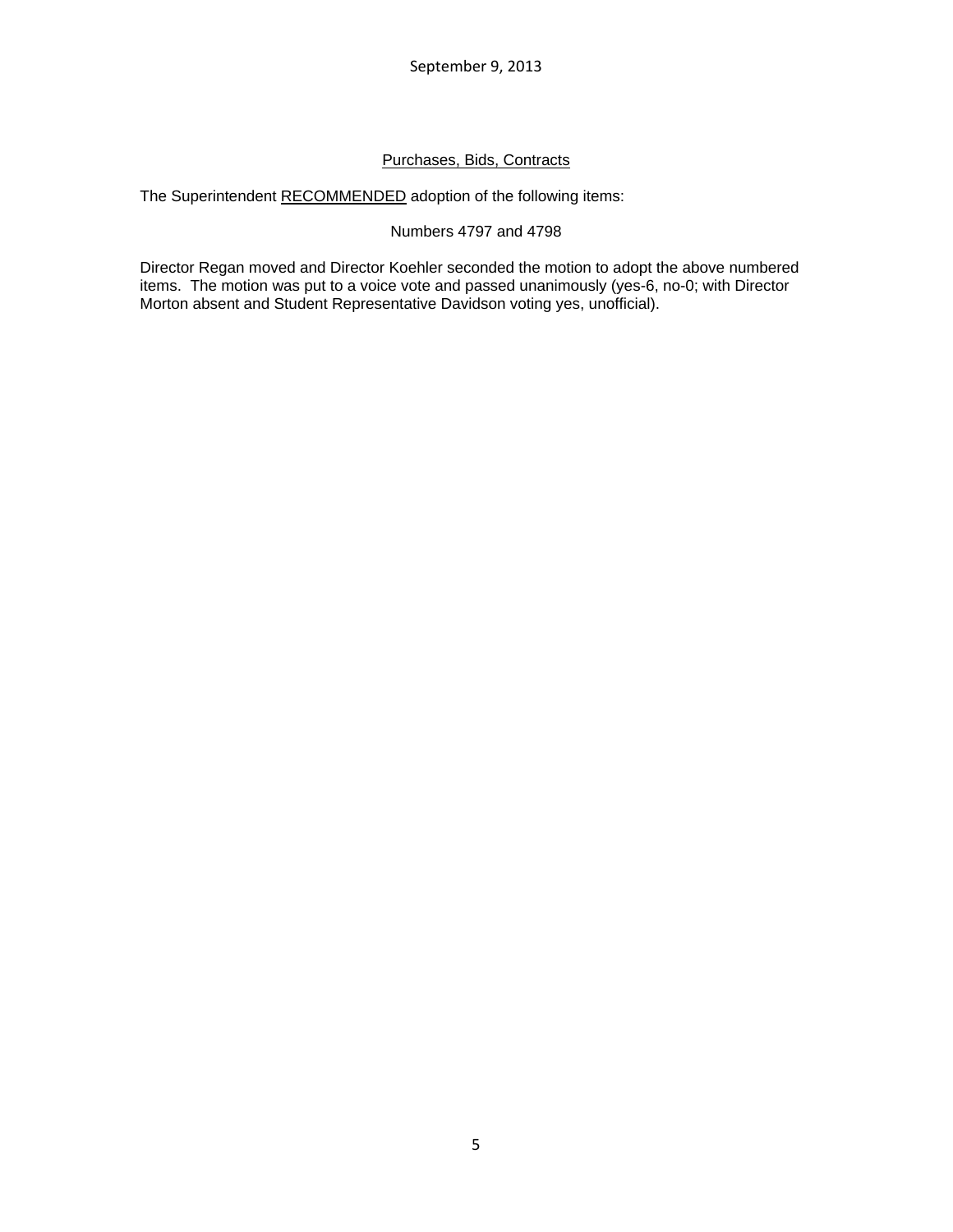# **RESOLUTION No. 4797**

#### Revenue Contracts that Exceed \$25,000 Limit for Delegation of Authority

## **RECITAL**

Portland Public Schools ("District") Public Contracting Rules PPS-45-0200 ("Authority to Approve District Contracts; Delegation of Authority to Superintendent") requires the Board of Education ("Board") to enter into and approve all contracts, except as otherwise expressly authorized. Contracts exceeding \$25,000 per contractor are listed below.

## **RESOLUTION**

The Superintendent recommends that the Board approve these contracts. The Board accepts this recommendation and by this resolution authorizes the Deputy Clerk to enter into agreements in a form approved by General Counsel for the District.

## **NEW CONTRACTS**

No New Contracts

#### **NEW INTERGOVERNMENTAL AGREEMENTS / REVENUE ("IGA/Rs")**

| Contractor                              | Contract<br>Term                 | <b>Contract Type</b>                          | <b>Description of Services</b>                                                                                                                                       | <b>Current Year</b><br>Revenue<br><b>Budgeted</b><br>Annual<br>Revenue<br><b>Total Contract</b><br>Amount | Responsible<br>Administrator,<br><b>Funding Source</b>   |
|-----------------------------------------|----------------------------------|-----------------------------------------------|----------------------------------------------------------------------------------------------------------------------------------------------------------------------|-----------------------------------------------------------------------------------------------------------|----------------------------------------------------------|
| Oregon<br>Commission for<br>the Blind   | 7/1/2013<br>through<br>9/30/2014 | Intergovernmental<br>Agreement<br>IGA/R 59920 | District-wide: Transition<br>services for blind and visually<br>impaired students served by<br>Columbia Regional.                                                    | \$240,000                                                                                                 | H. Adair<br>Funds 101, 205<br>Dept. 9999<br>Grant G1257  |
| Estacada School<br><b>District</b>      | 7/1/2013<br>through<br>6/30/2014 | Intergovernmental<br>Agreement<br>IGA/R 60078 | District-wide: Provide<br>regionally eligible school-age<br>children with deaf and hard of<br>hearing classroom services in<br>the Estacada School District.         | \$35,450                                                                                                  | H. Adair<br><b>Fund 299</b><br>Dept. 9999<br>Grant S0031 |
| David Douglas<br><b>School District</b> | 7/1/2013<br>through<br>6/30/2014 | Intergovernmental<br>Agreement<br>IGA/R 60079 | District-wide: Provide<br>regionally eligible school-age<br>children with deaf and hard of<br>hearing classroom services in<br>the David Douglas School<br>District. | \$230,440                                                                                                 | H. Adair<br><b>Fund 299</b><br>Dept. 9999<br>Grant S0031 |
| Parkrose School<br><b>District</b>      | 7/1/2013<br>through<br>6/30/2014 | Intergovernmental<br>Agreement<br>IGA/R 60103 | District-wide: Provide<br>regionally eligible school-age<br>children with deaf and hard of<br>hearing classroom services in<br>the Parkrose School District.         | \$97,150                                                                                                  | H. Adair<br><b>Fund 299</b><br>Dept. 9999<br>Grant S0031 |

# **AMENDMENTS TO EXISTING CONTRACTS**

No Amendments to Existing Contracts

#### **LIMITED SCOPE REAL PROPERTY AGREEMENTS AND AMENDMENTS**

No Limited Scope Real Property Agreements or Amendments

*N. Sullivan*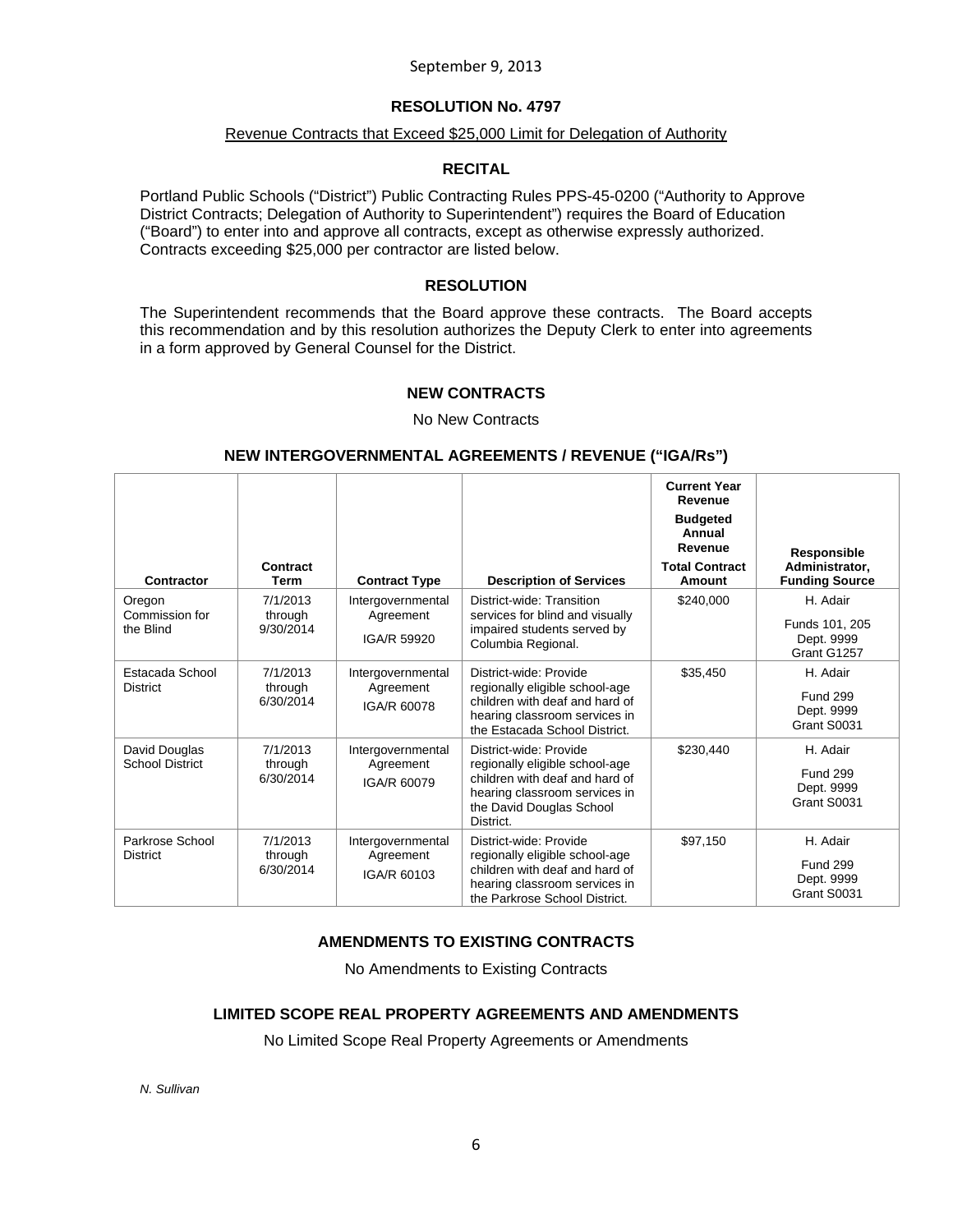#### Expenditure Contracts that /Exceed \$150,000 for Delegation of Authority

## **RECITAL**

Portland Public Schools ("District") Public Contracting Rules PPS-45-0200 ("Authority to Approve District Contracts; Delegation of Authority to Superintendent") requires the Board of Education ("Board") enter into contracts and approve payment for products, materials, supplies, capital outlay, equipment, and services whenever the total amount exceeds \$150,000 per contract, excepting settlement or real property agreements. Contracts meeting this criterion are listed below.

## **RESOLUTION**

The Superintendent recommends that the Board approve these contracts. The Board accepts this recommendation and by this resolution authorizes the Deputy Clerk to enter into agreements in a form approved by General Counsel for the District.

| Contractor      | <b>Contract Term</b>               | <b>Contract Type</b>     | <b>Description of Services</b>                                                                                                          | Contract<br>Amount | Responsible<br>Administrator,<br><b>Funding Source</b> |
|-----------------|------------------------------------|--------------------------|-----------------------------------------------------------------------------------------------------------------------------------------|--------------------|--------------------------------------------------------|
| Alpenrose Dairy | 8/15/2013<br>through<br>8/30/2014  | Requirements<br>MR 60XXX | District-wide: Purchase dairy<br>products on a requirements<br>basis as part of school<br>nutrition services program.<br>RFP #2013-1643 | \$970,000          | T. Magliano<br><b>Fund 202</b><br>Dept. 5570           |
| E C Company     | 9/25/2013<br>through<br>12/16/2013 | Construction<br>C 60XXX  | Roseway Heights: Remove<br>existing fire alarm system,<br>provide and install new fire<br>alarm system.<br>ITB-C #2013-1640             | \$302.597          | T. Magliano<br>Fund 404<br>Dept. 5597<br>Project X0101 |

## **NEW CONTRACTS**

# **NEW INTERGOVERNMENTAL AGREEMENTS ("IGAs")**

No New IGAs

# **AMENDMENTS TO EXISTING CONTRACTS**

No Amendments to Existing Contracts

*N. Sullivan*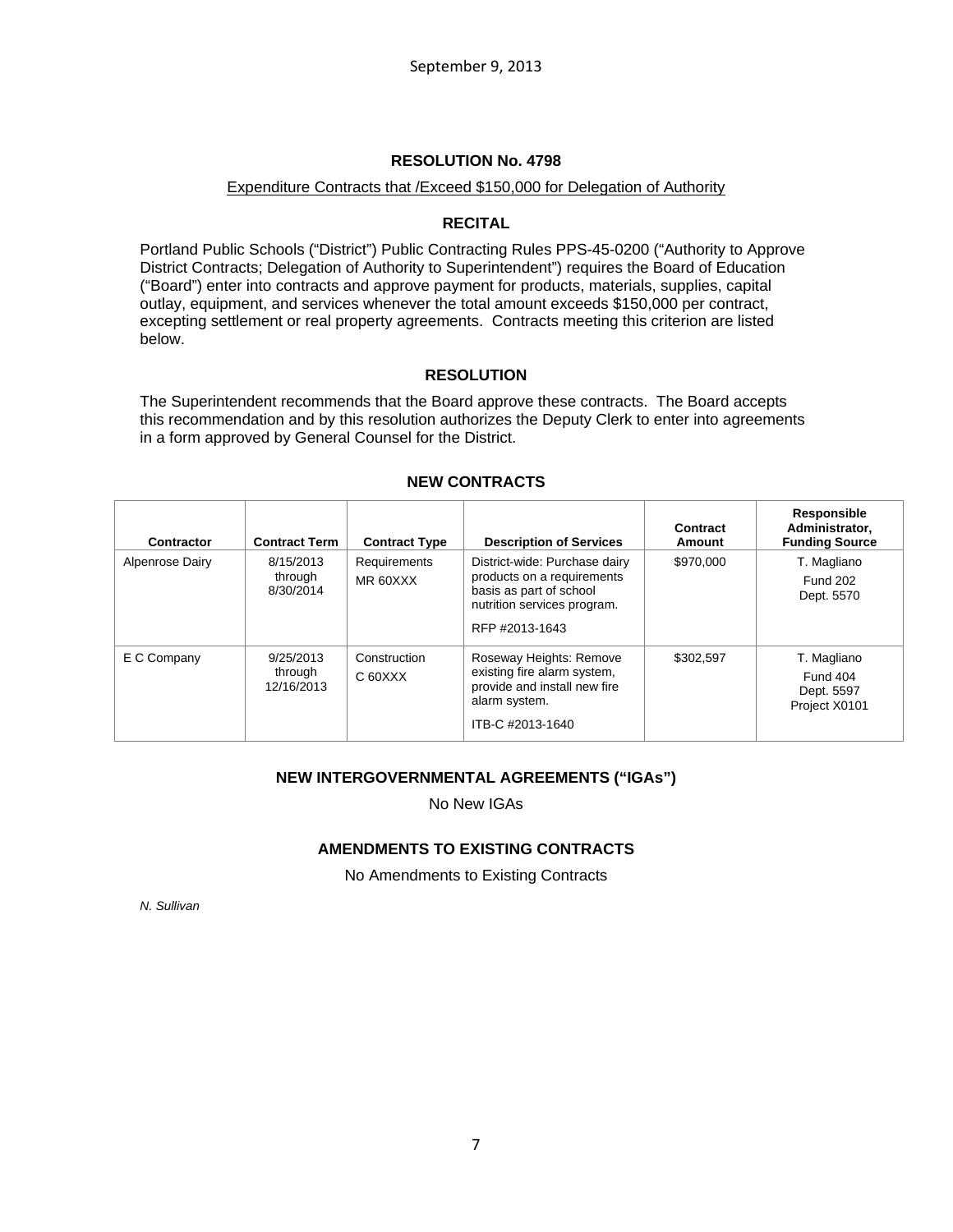# Other Matters Requiring Board Approval

The Superintendent RECOMMENDED adoption of the following items:

## Numbers 4799 through 4803

During the Committee of the Whole, Director Regan moved and Director Adkins seconded the motion to adopt Resolution 4799. The motion was put to a voice vote and passed unanimously (yes-6, no-0; with Director Morton absent and Student Representative Davidson voting yes, unofficial).

During the Committee of the Whole, Director Regan moved and Director Koehler seconded the motion to adopt Resolution 4600. The motion was put to a voice vote and passed unanimously (yes-6, no-0; with Director Morton absent and Student Representative Davidson voting yes, unofficial).

Director Regan moved and Director Koehler seconded the motion to adopt the remaining above numbered items. The motion was put to a voice vote and passed unanimously (yes-6, no-0; with Director Morton absent and Student Representative Davidson voting yes, unofficial).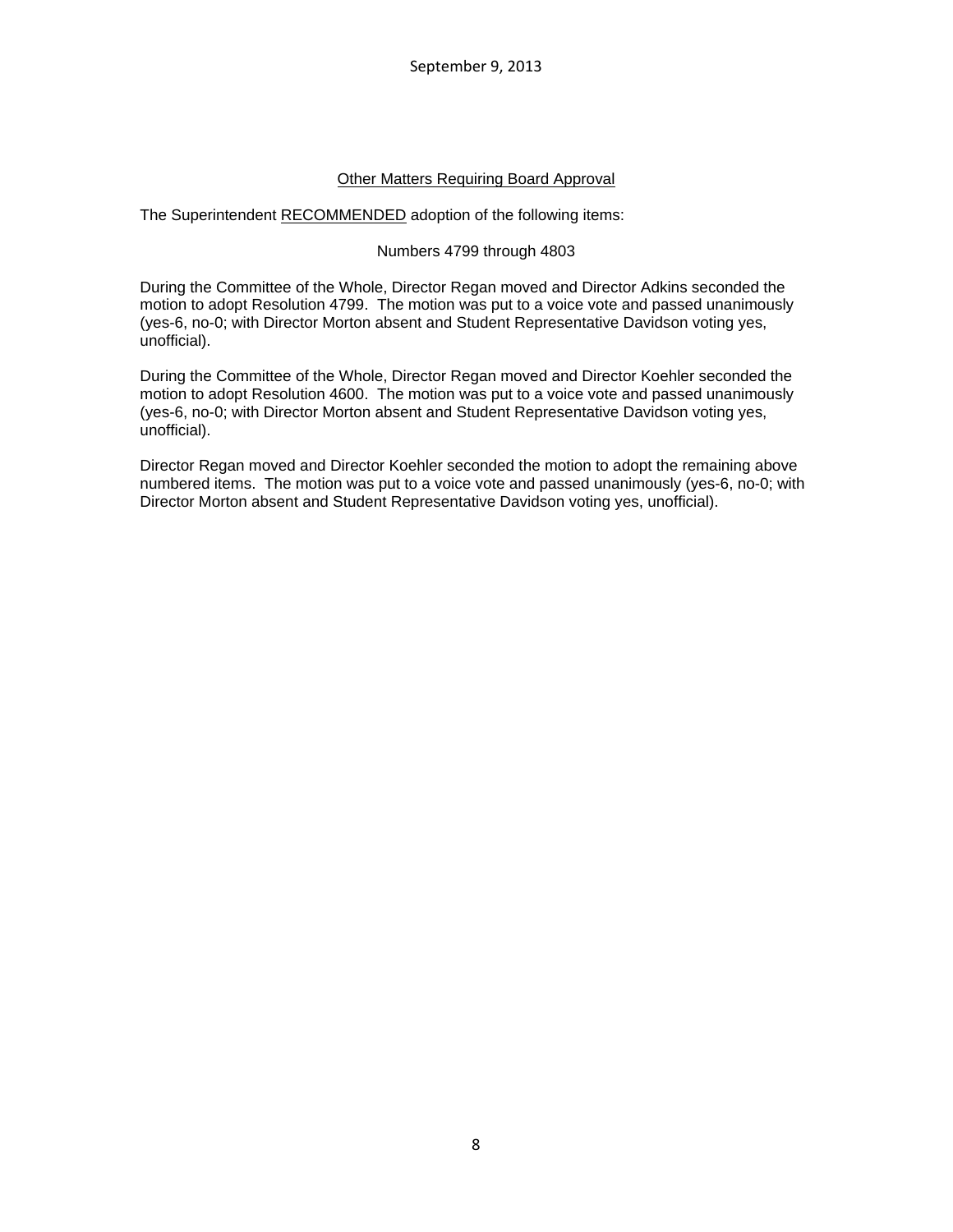#### 2013 – 2015 Agreement between Portland Federation of School Professionals (Local 111, American Federation of Teachers) and School District No. 1J, Multnomah County, Oregon

#### **RESOLUTION**

The Chairperson of the Board of Education and the Chief Human Resources Officer are authorized and directed to execute the 2013 – 2015 Agreement between the Portland Federation of School Professionals (Local 111), representing classified employees, and School District No. 1, Multnomah County, Oregon, on the terms presented to the Board and filed in the record of this meeting.

*S. Murray*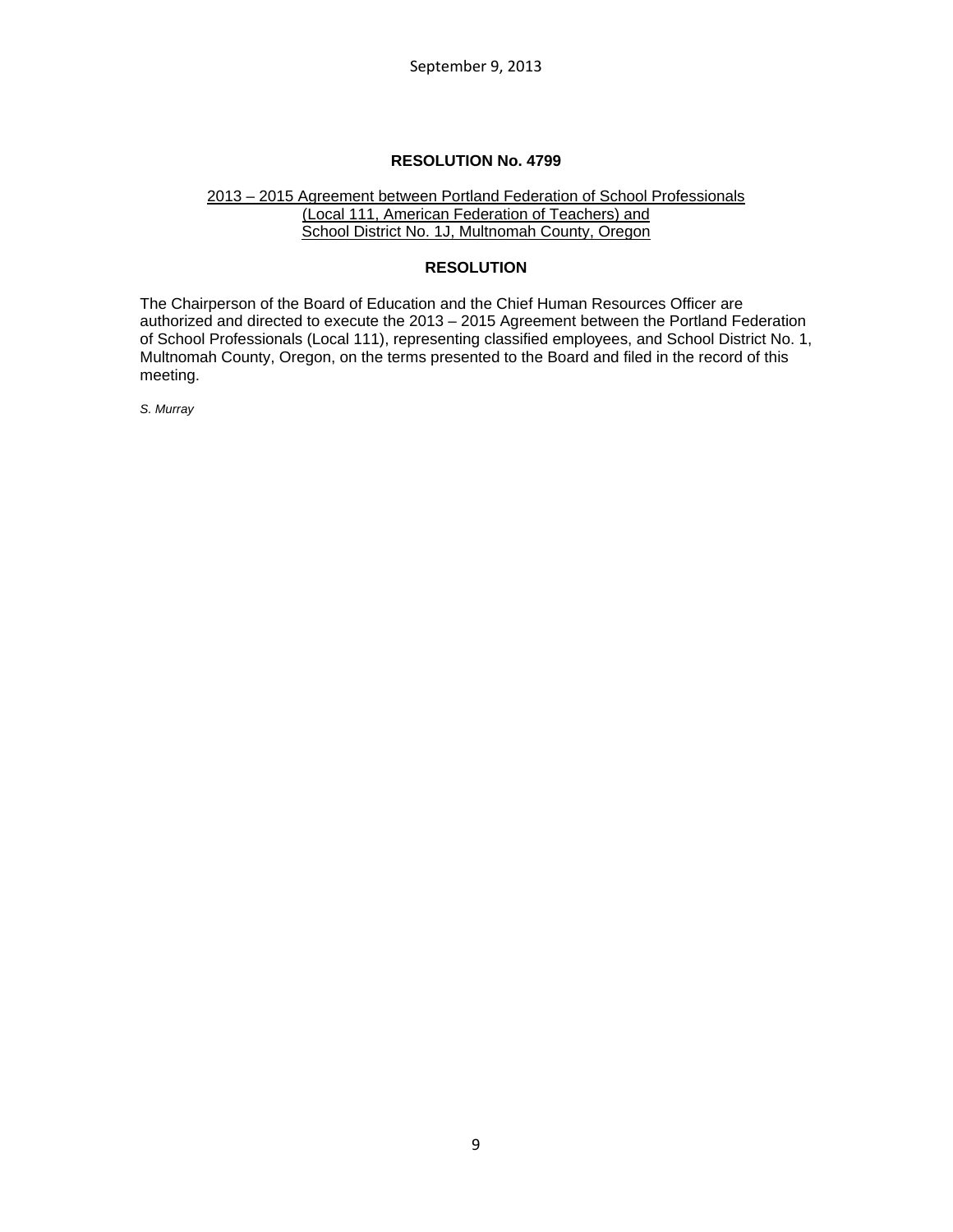## Resolution to Adopt the Educational Facility Vision as part of the District-wide Educational Specifications

# **RECITALS**

- A. The May 2012 update to the PPS Long Range Facility Plan identified the development of District-wide Educational Specifications for all District schools as a future step.
- B. Development of Educational Specifications for the District is occurring in two phases. The first phase engaged in a process to envision the future of PPS educational facilities. This process was completed during the winter and spring of 2013 and is summarized in the Educational Facilities Vision ("Vision") dated July 30, 2013. The Vision articulates the future of District school buildings and key themes that emerged during community conversations on the topic. The second phase of the project will develop educational standards and specifications (Ed Specs) for all District school buildings.
- C. District-wide Ed Specs (aka District-wide building design criteria) are a set of facilities guidelines that establish the way school buildings support programs and curriculum, and establish baseline facilities standards across the District. As a specific school site approaches significant modernization, the District-wide Ed Specs are tailored through a master planning process to suit the individual school, program and community through staff, student and community engagement with design professionals. The Ed Specs will also inform regularly occurring program changes and space planning considerations in schools not undergoing full modernization.
- D. In February 2013, the Superintendent convened a 32 member Executive Advisory Committee (Committee) made up of representatives of District and community stakeholder groups to assist with the design of a community engagement component to develop a vision for the future of District educational facilities. Committee members advised staff and consultants on: the process for community engagement; methods to ensure the process was being inclusive of PPS' under-represented and emergent communities; and identification of representatives of these communities. Committee members provided critical feedback regarding design and development of community conversations; participated in Committee meetings; offered advice about internal and external communications to help inform colleagues about the visioning process; and developed critical questions to ask during community conversations to ensure the unique perspectives of each group would be represented.
- E. Committee members were asked to identify representatives from each of the groups identified that could convene their constituents in community conversations around three central themes: 1) ways to create and provide school environments that nurture, inspire, and challenge students; 2) how to effectively forge community connections and establish partnerships that support the district's mission; and 3) ways to provide safe, healthy, and accessible school environments for all children, families, and staff.
- F. The project team engaged 16 groups and organizations including emerging and underrepresented constituents of the District in community conversations. Over 360 community members participated in these conversations. These conversations were convened and hosted by representatives identified by the Committee. Additionally, an online survey was conducted in May and June concluding with more than 200 comments. A summary of each conversation was created and sent to the convener of each meeting for review. The summaries of these conversations and survey results are included as an Appendix in the Education Facilities Vision document.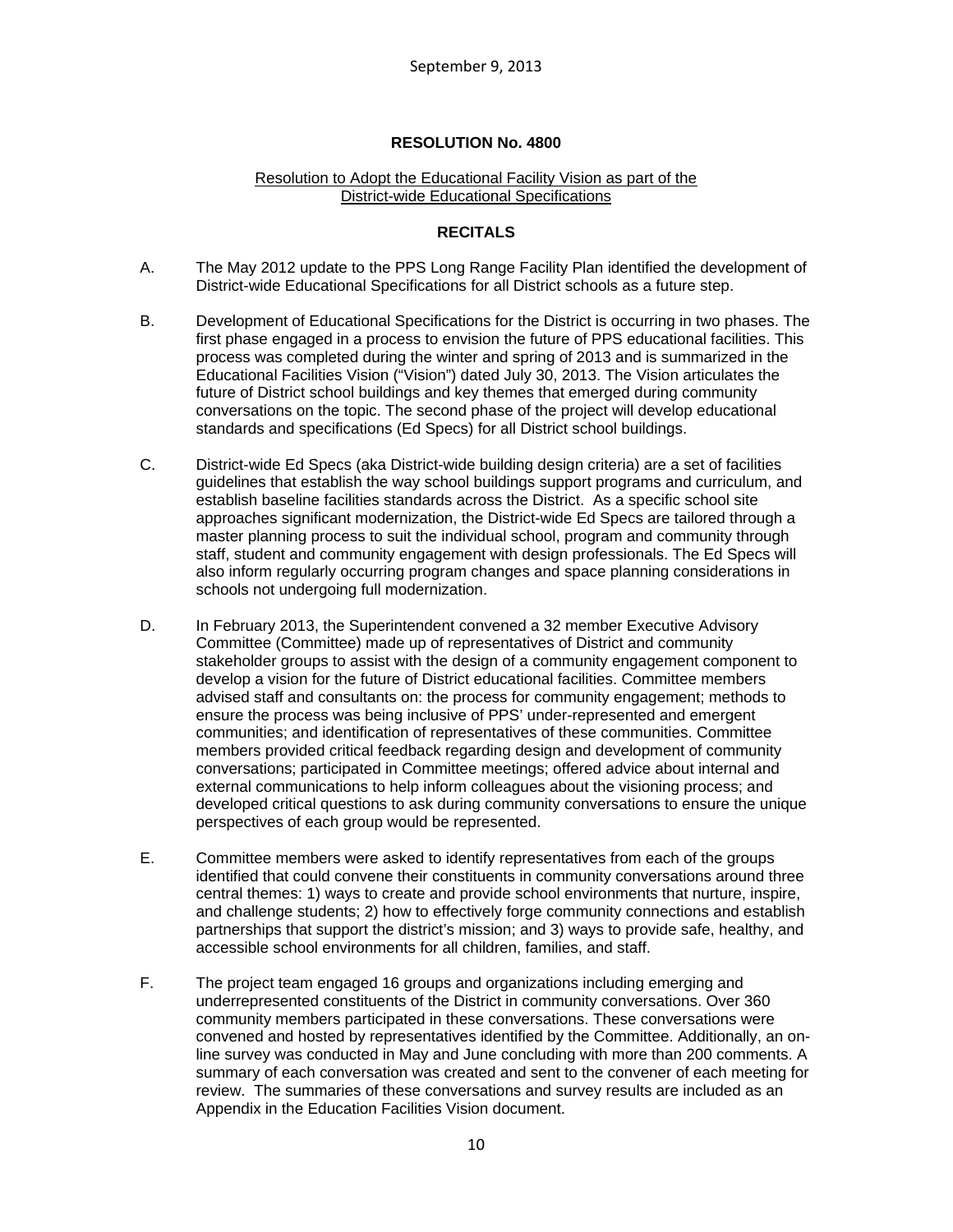- G. Participants in the community conversations were invited to an Educational Facilities Vision Summit on May 28, 2013 in the Rose Room of the Rose Garden to learn more about the perspectives of the future of PPS educational facilities shared through the various community conversations. Summit participants were presented with key themes developed by the project team summarizing the community conversations and were then asked to vote on whether the themes represented their views for the future of school facilities in the District. The key themes developed for this vision summit are consistent with and also incorporate the community engagement efforts of the district prior to the November 5, 2012 vote on the District's bond proposal.
- H. The Superintendent recommends adoption of the Education Facilities Vision document as revised by the Board of Education.

## **RESOULUTION**

- 1. The Board affirms the process to develop the Educational Facilities Vision.
- 2. The Board affirms the PPS Facilities Vision Statement on page 1 of the Vision document as modified by the staff report dated September 9, 2013.
- 3. The Board affirms Facilities Vision Themes of the Education Facilities Vision document as the characteristics that should influence the design of all District school buildings.
- 4. The Board adopts the Education Facilities Vision document as revised in item 2 above and directs it to be dated September 9, 2013.

*C. Sylvester / J. Owens*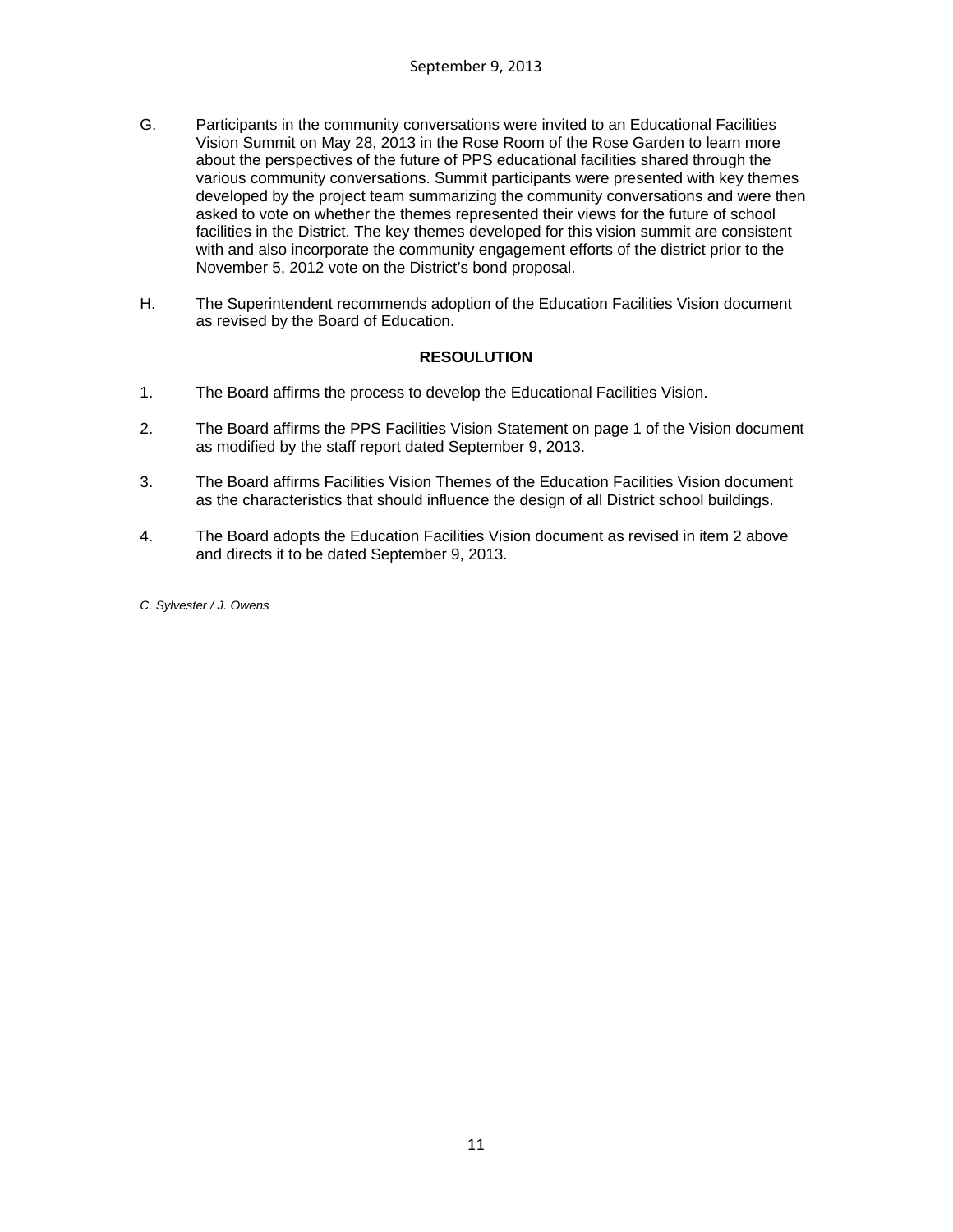## **RESOLUTION No. 4801**

Calendar of Regular Board Meetings School Year 2013-2014

#### **RESOLUTION**

 The Board of Education hereby adopts the below calendar as its schedule of Regular Board Meetings for the upcoming 2013-2014 school year:

#### **Portland Public Schools BOARD OF EDUCATION Schedule of Regular Meetings 2013-2014 School Year**

Board meetings are held at 501 North Dixon Street, Portland, Oregon, 97227, and begin at 6:00 pm on Mondays unless otherwise noted.

| July 17, 2013                  | January 6, 2014             |
|--------------------------------|-----------------------------|
| July 24, 2013                  | January 13, 2014            |
| August 7, 2013                 | January 21, 2014 (Tuesday)  |
| August 19, 2013                | February 3, 2014            |
| September 9, 2013              | February 10, 2014           |
| September 16, 2013             | February 18, 2014 (Tuesday) |
| September 23, 2013             | February 24, 2014           |
| October 7, 2013                | March 10, 2014              |
| October 14, 2013               | March 17, 2014              |
| October 21, 2013               | March 31, 2014              |
| November 4, 2013               | April 16, 2014 (Wednesday)  |
| November 12, 2013<br>(Tuesday) | April 21, 2014              |
| November 18, 2013              | May 5, 2014                 |
| December 2, 2013               | May 12, 2014                |
| December 9, 2013               | May 19, 2014                |
| December 16, 2013              | June 2, 2014                |
|                                | June 9, 2014                |
|                                | June 23, 2014               |

*J. Patterson*